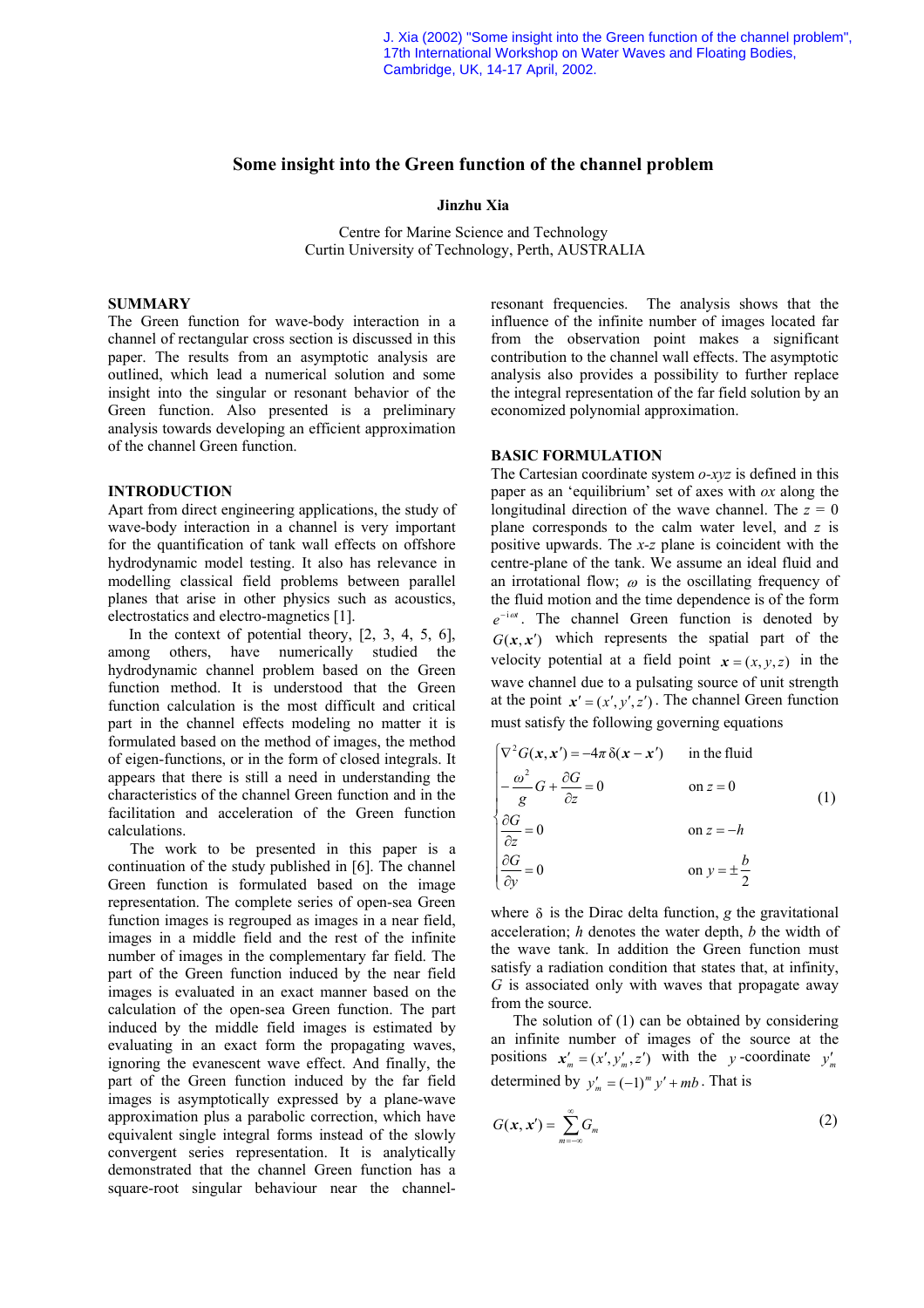where  $G_m = G(x, x'_m)$  is the open-sea Green function satisfying the first three equations in (1), which represents the potential at the field point *x* due to the *m*th image of the source at the point  $x'_m$ . Obviously,  $m = 0$  represents the source itself.

The open-sea Green function  $G_m$  is given in [7] in the form of principal-value integral as

$$
G_m = \frac{1}{r_m} + \frac{1}{r'_m} + P \int_0^\infty F(\mu) J_0(\mu \rho_m) d\mu + i \Lambda J_0(k_0 \rho_m)
$$
\n(3)

with  $\rho_m = \sqrt{(x-x')^2 + (y-y'_m)^2}$ ;  $r_m = \sqrt{\rho_m^2 + (z-z')^2}$ ;  $r'_m = \sqrt{\rho_m^2 + (z + z' + 2h)^2}$ ;  $J_0$  is the first kind of Bessel  $G^M = \zeta_0(z, z') \sum_{m=M_0+1} \left[ H_0(k_0 \rho_m) + H_0(k_0 \rho_{-m}) \right]$ function; the other functions are defined as

$$
F(\mu) = \frac{(\mu + \nu) e^{-2\mu h} \cosh \mu (z + h) \cosh \mu (z' + h)}{(\mu - \nu) - (\mu + \nu) e^{-2\mu h}}
$$
(4)

$$
\Lambda = \frac{2\pi (k_0^2 - v^2) \cosh k_0 (z + h) \cosh k_0 (z' + h)}{(k_0^2 - v^2)h + v}
$$
(5)

where  $v = \omega^2 / g$ .

Alternatively, a series expansion of  $(3)$  presented by John [8], which is much more efficient when  $\rho_m$  is not small, can be written as

$$
G_m = \zeta_0(z, z')H_0(k_0\rho_m) + \sum_{n=1}^{\infty} \zeta_n(z, z')K_0(k_n\rho_m)
$$
 (6)

where the first term represents the propagating wave and the summation describes the evanescent wave effect;  $H_0$  and  $K_0$  are respectively the Hankel function of the first kind and the modified Bessel function;  $k_n$  are defined as the evanescent wave number, which are real positive solutions of the equation  $k_n \tan(k_n h) = -\omega^2 / g$ . The *z*-dependent functions in (6) are defined by

$$
\zeta_0(z, z') = i \Lambda \tag{7}
$$

$$
\zeta_n(z, z') = \frac{8k_n}{2k_n h + \sin(2k_n h)} \cos k_n(z+h) \cos k_n(z'+h)
$$
\n(8)

Many efforts have been made to achieve accurate and efficient evaluation of the open-sea Green function based on (3) (e.g. [9]). The following describes a procedure for the more difficult channel problem as formally defined by (2).

### **ASYMPTOTIC APPROACH**

Since the calculation of the open-sea Green function may be gradually simplified as the distance between the field and the image point increases, we may rewrite Eq. (2) as

$$
G(\mathbf{x}, \mathbf{x}') = G^N + G^M + G^F \tag{9}
$$

where  $G^N$  represents the potential induced by the source and its nearest images that require a complete evaluation;  $G^M$  defines the potential induced by a finite series of images in the middle field where the evanescent wave effect as described in (6) can be neglected;  $G<sup>F</sup>$  represents the potential induced by the remaining infinite number of images in the far field where further approximation may be introduced.  $G<sup>N</sup>$ and  $G^M$  may be expressed as

(3) 
$$
G^N = \sum_{m=-M_0}^{M_0} G_m \tag{10}
$$

$$
G^{M} = \zeta_{0}(z, z') \sum_{m=M_{0}+1}^{2M_{1}-1} \left[ H_{0}(k_{0}\rho_{m}) + H_{0}(k_{0}\rho_{-m}) \right]
$$
 (11)

Provided all the remaining images are *far enough* from the field point,  $G<sup>F</sup>$  can be approximated by a plane-wave approximation plus a parabolic correction  $[6]$  as

$$
G^{F} = c\zeta_{0}(z, z')\sum_{l=1}^{4} \left[\eta_{1}(Y_{l}, B) + \left(\frac{1}{2}X^{2} - \frac{1}{8}\right)\eta_{2}(Y_{l}, B)\right]
$$
\n(12)

where  $c = e^{-i\pi/4} \sqrt{2/\pi}$ ,  $X = k_0 (x - x')$  and

$$
\eta_1(Y_i, B) = \frac{e^{2iBY_i}}{\sqrt{2\pi B}} \int_0^\infty \frac{t^{-1/2} e^{-Y_i t}}{1 - e^{-t + i2B}} dt
$$
\n(13)

$$
\eta_2(Y_i, B) = \frac{e^{2iBY_i}}{\sqrt{2\pi B B}} \int_0^\infty \frac{t^{1/2} e^{-Y_i t}}{1 - e^{-t + i2B}} dt
$$
\n(14)

with  $B = k_0 b$ , the non-dimensional channel width;  $Y_i$  $(l = 1,2,3,4)$  are the non-dimensional transverse distances between the field point and the nearest four images in the far field,

$$
\begin{cases}\nY_1 = M_1 - (y - y')/(2b) \\
Y_2 = M_1 + (y - y')/(2b) \\
Y_3 = M_1 + 1/2 - (y + y')/(2b) \\
Y_4 = M_1 + 1/2 + (y + y')/(2b)\n\end{cases}
$$

In order to guarantee an absolute accuracy of  $10^{-5}$ for ignoring the evanescent waves in the middle and far fields, the truncation number  $M_0$  is approximately bounded by

$$
M_0 \ge 1 + \operatorname{int}(7h/b) \tag{15}
$$

The truncation number  $M_1$  determines the distance between the field point and the nearest images in the far field,  $Y_l$ , and hence the convergence and accuracy of the asymptotic solution (12). In order to guarantee an absolute accuracy of  $10^{-5}$  for replacing the far field images by the asymptotic solution, we may set up the following criterion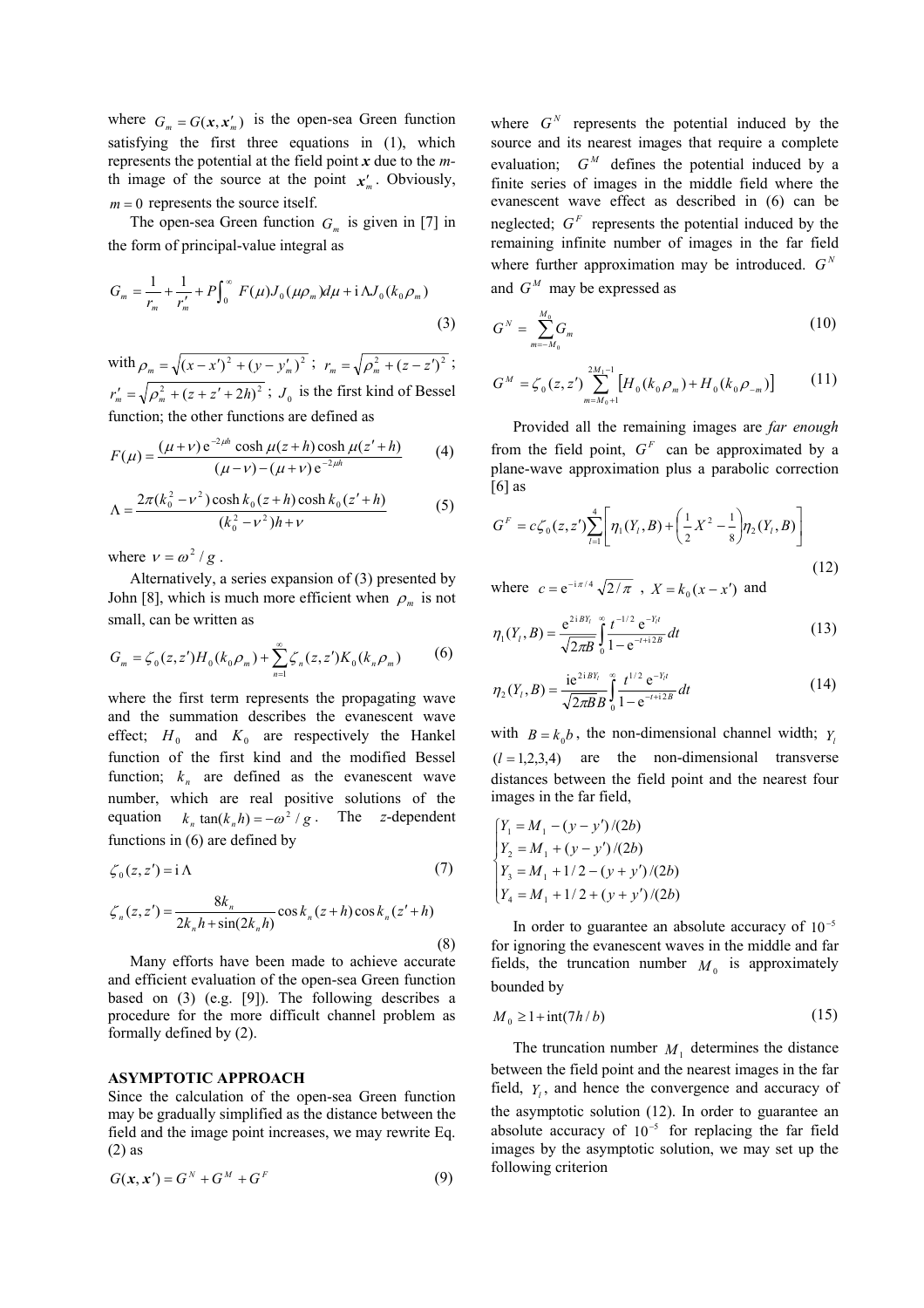$$
M_1 > \max \left\{ |X|, 13.5B^{-1}(X^4 + 1.5X^2 + 0.5625)^{\frac{2}{5}}, 13.5B^{-1}(X^4 + 1.5X^2 + 0.5625)^{\frac{2}{3}} \right\} +
$$
  
(2b)<sup>-1</sup>|y - y'| (16)

Since the negligence of the evanescent wave effect is a precondition for the far field approximation, another obvious restriction has to be assigned for  $M_1$ , i.e.  $2M_1 \geq M_0 + 1$ . In the case of holding the equality, all the images are included in either near or far field.

The summation over the infinite number of images in the far field is now expressed in (12) by the  $Y_i$ dependent functions  $\eta_1(Y_i, B)$  and  $\eta_2(Y_i, B)$  which have single integral representations as given by (13) and (14). The single integral representations are more advantageous than the slowly convergent infinite series due to the fact that the kernels are smooth functions with an exponentially decaying component; the numerical evaluation is then easier and faster convergent.

In is not difficult to see that when  $B \to n\pi$ ,  $n = 0, 1, 2, 3, \dots, \eta_1(Y_i, B)$  is divergent. In other words, the plane-wave term in (12) exhibits a very important feature of the channel wall effects, that is, channel resonance occurs when the channel width is an integer multiple of half the wavelength. No matter how large the truncation number  $M_1$  is, the singularity exists in the far field solution. Therefore, it is difficult to model the channel resonance by taking only a finite number of images in the Green function calculation.

By defining  $\varepsilon = 2|B - n\pi|$  with  $n = \text{int}(B/\pi)$ , we may rewrite the integral in (13) as

$$
I(Y_t, B) = \int_0^\infty \frac{t^{-1/2} e^{-Y_t t}}{1 - e^{-t + i 2B}} dt = \int_0^\infty \frac{t^{-1/2} e^{-Y_t t}}{1 - e^{-t + i \varepsilon \operatorname{sign}(B - n\pi)}} dt \tag{17}
$$

In order to derive a leading-order approximation to the channel resonance, we notice that in this case the main contribution to the integral of  $\eta_1(Y_i, B)$  is near the singular point  $t = 0$ . Therefore, by approximating  $e^{-t+i\epsilon \operatorname{sign}(B-n\pi)}$  by  $1+t-i\epsilon \operatorname{sign}(B-n\pi)$ , one has

$$
I \approx \frac{\pi}{\sqrt{\varepsilon}} \left[ -V_{\frac{3}{2}} (2\varepsilon Y_t, 0) + i \operatorname{sign}(B - n\pi) V_{\frac{1}{2}} (2\varepsilon Y_t, 0) \right]
$$
  
when  $\varepsilon \to 0$  (18)

where 2  $V_1$  and 2  $V<sub>3</sub>$  are the so-called Gillbert's integrals or Gillbert's type of Lommel functions [10],

$$
V_{\frac{1}{2}}(\lambda,0) = \frac{1}{\pi} \int_{0}^{\infty} \frac{u^{-1/2} e^{-u\lambda/2}}{1+u^2} du
$$
 (19)

$$
V_{\frac{3}{2}}(\lambda,0) = -\frac{1}{\pi} \int_{0}^{\infty} \frac{u^{1/2} e^{-u\lambda/2}}{1+u^2} du
$$
 (20)

Since 
$$
\lim_{\lambda \to 0} V_1(\lambda, 0) = -\lim_{\lambda \to 0} V_3(\lambda, 0) = \frac{1}{\sqrt{2}}
$$
, (18) may

be further approximated by

$$
I \approx \frac{\pi}{\sqrt{\varepsilon}} e^{i\frac{\pi}{4}\text{sign}(B-n\pi)} \quad \text{when } \varepsilon \to 0 \quad (21)
$$

Substitution of (21) into (12) gives

$$
G^{F} \approx \frac{2}{\sqrt{B\varepsilon}} \Lambda(z, z') \{ \cos[n\pi(y - y') / b] + (-1)^{n} \cos[n\pi(y + y') / b] \} e^{\frac{i\pi}{4} [1 + \text{sign}(B - n\pi)]}
$$
  
when  $\varepsilon \to 0$  (22)

This indicates that the real part of  $G<sup>F</sup>$  has a one-sided square-root singularity when  $B \to n\pi$  from the smaller side, while the imaginary part of  $G<sup>F</sup>$  has the singularity when  $B \to n\pi$  from the greater side. The asymptotic expression (22) is independent of  $Y_i$ . It holds also for the infinite propagating wave series that includes all the mirror images. As the evanescent wave modes do not exhibit wave resonance, it may be expected that the channel Green function *G* contains the same singularity as in  $G<sup>F</sup>$ .

Given a certain water depth, Figure 1 compares the computational results for the open-sea Green function and for the channel Green function of three different channel widths based on  $(10) - (12)$ .

#### **TOWARDS A CHEBYSHEV APPROXIMATION**

In order to accelerate the computation of the  $Y_i$ dependent integrals in  $\eta_1(Y_l, B)$  and  $\eta_2(Y_l, B)$ , one may think of a multivariate economized polynomial approximation based on Chebyshev expansions [9]. Since  $\eta_2(Y_i, B)$  is a smooth and regular function the approximation of it may be achieved relatively easily provided the integral is evaluated accurately. In the following, we propose an idea towards an economized polynomial approximation of the singular function  $\eta_1(Y_1, B)$ .

By virtue of the asymptotic expression (18), the integral (17) may be rewritten as

$$
I = I_1 + \frac{\pi}{\sqrt{\varepsilon}} \left[ -V_{\frac{3}{2}} (2\varepsilon Y_t, 0) + i \operatorname{sign}(B - n\pi) V_{\frac{1}{2}} (2\varepsilon Y_t, 0) \right]
$$
(23)

where

$$
I_{1} = \int_{0}^{\infty} \frac{t^{-1/2} e^{-Y_{i}t}}{1 - e^{-t + i2B}} dt
$$
  
 
$$
- \frac{\pi}{\sqrt{\varepsilon}} \left[ -V_{3} \left( 2\varepsilon Y_{i}, 0 \right) + i \operatorname{sign}(B - n\pi) V_{1} \left( 2\varepsilon Y_{i}, 0 \right) \right]
$$
  
(24)

or